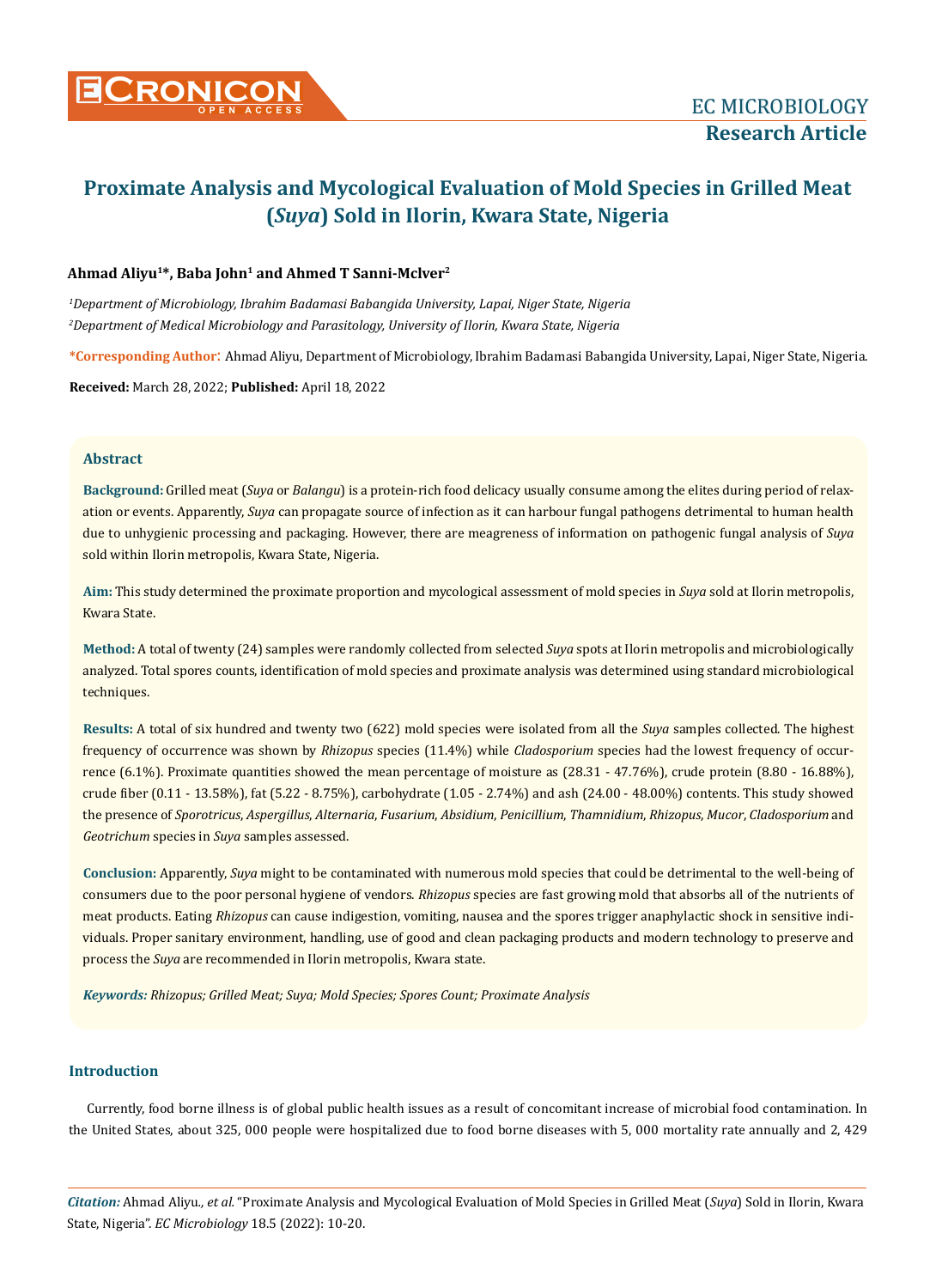11

food-borne outbreaks in England from 1992 to 2008 [1]. In Nigeria, there is paucity of reliable data on food borne diseases due to the challenges of scientific reporting system [2]. Raw meat is obtained from animals such as camel, ram, cattle, sheep, cow, pig, goat, turkey or chicken. And may be grilled into various meat products such as *Suya* or *Balangu* for human consumption in Nigeria [1]. Grilled meat is traditionally known as "*Suya"* or "*Balangu"* in Hausa language. *Suya* is one of the protein - rich food in Kwara State. *Suya* is usually grilled, roasted and spiced with ingredients such as grinded groundnut cake with red pepper, vegetable oil, salt, carrots, cabbage, onion, maggi and peanut [3]. *Suya* contain fatty acids, amino acids, minerals and vitamins which are essential for human growth and development [4]. Meat and meat products make valuable supplements to diets of many countries due to its high nutritional profiles [5]. Meat products such as *Suya* can generate income and provide employment to the population in developing countries [4]. Meat production has become a major economic activity in Mali, Chad Republic, Cameroon, Nigeria, Senegal and other developed countries [4]. *Suya* has high nutritional contents which can be easily spoiled if adequate preservation method is not used [1]. The most important factors for preserving the quality of meat and meat products from spoilage is determine by microbial growth and holding temperature capacity [1]. Processing of meat to *Suya* facilitates the distribution, packaging, marketing, and handling of the meat products [6]. In Nigeria, *Suya* is one of contaminated meat products hawked on the street. Contamination route may be physical, environmental or chemical which poses serious public health problems to consumer's health. However, there are different ways of preserving meat and its products. One of the methods is processing the fresh meat to a delicious ready to eat form of meat such as *Suya*. *Suya* is one of the palatable forms of meat processed and roasted with different tasty spices and slanted boneless mostly in Northern part of Nigeria [6]. However, the consumption of *Suya* has been extended to other parts of geographical zones of Nigeria [3]. The rate of fungal contamination is being suspected to be considerably higher due to the unhygienic processing of meat, unsterilized utensils and the environment. Moreover, there are some sporadic occurrences of gastroenteritis and microbial food infection caused after consumption of *Suya* which indicates that the meat product is unsafe to eat [7]. Studies revealed that some mold species has been isolated from grilled meat such as *Mucor* species, *Aspergillus* species, *Penicillium* species and *Geomyces panorus* [8]. Potential pathogens such as *Bacillus cereus*, *Staphylococcus aureus*, *Salmonella* species and aflatoxigenic molds has been isolated from contaminated utensils, water, spices, raw meat and meat processing slabs [9]. Grinded groundnut spices used in the preparation of *Suya* may contain high contamination rate of mold species which may cause health hazard conditions like food poisoning [4]. Fungi can be present in most domiciles and has been reported to be the cause of food spoilage and illness [10]. Filamentous fungi such as *Rhizopus*, *Aspergillus*, *Penicillium*, *Mucor* and *Fusarium* have been isolated from vended food on the street [4]. These fungi may cause food spoilage, reduce food nutritional value and introduce toxic metabolites to prevent other organisms from eating by poisoning the food products [10]. The presence of pathogenic fungi in grilled meat may render it toxic for human consumption [11]. Food safety is significant due to increase in public health issues in the developed and developing countries presently. Meat and meat products are highly nutritious eaten by most of individuals, contaminated meat is a high risk route of fungi to thrive and can cause food borne diseases [12].





*Citation:* Ahmad Aliyu*., et al.* "Proximate Analysis and Mycological Evaluation of Mold Species in Grilled Meat (*Suya*) Sold in Ilorin, Kwara State, Nigeria". *EC Microbiology* 18.5 (2022): 10-20.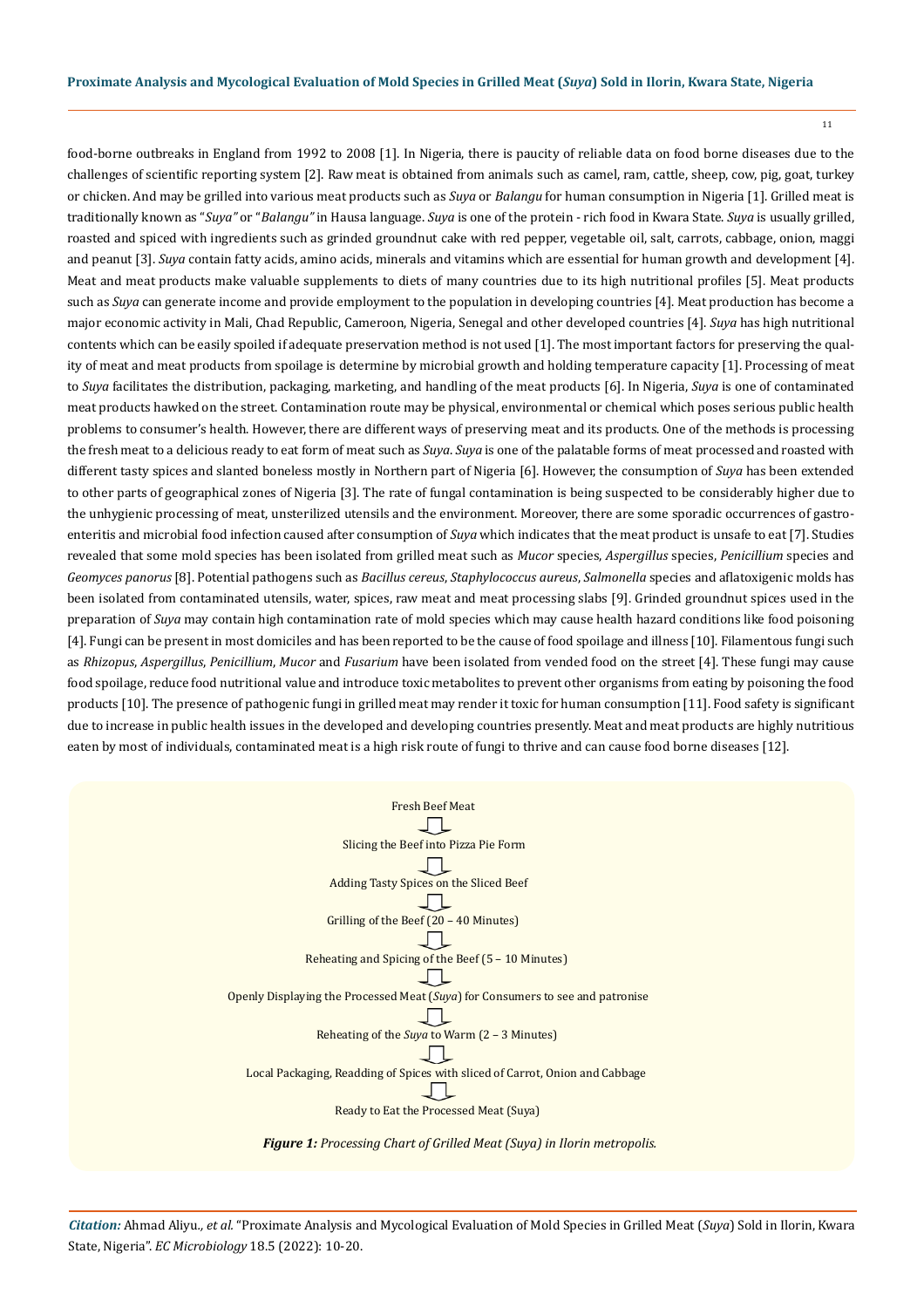#### **Material and Methods**

## **Study area**

The study was carried out in Ilorin metropolis, the capital of Kwara State in Nigeria, West Africa. Ilorin is located on the globe which lies between latitude 8°30́ N and longitude 4°33́ E. Ilorin has a tropical savannah climate and estimated as 777, 667 in population, 2011. Ilorin's central location with an area of 765 Km<sup>2</sup> and density of  $1,188/$  Km<sup>2</sup> makes it easily accessible from all parts of the country.

#### **Sample collection**

Survey and random sampling were conducted to mark and select twelve (12) selling spots of *Suya* in Ilorin metropolis. A total of twenty four (24) *Suya* samples were collected from 12 randomly *Suya* spot located in Ilorin namely, Henry George Hotel/Adewole Junction (HGHAJ), Upper Ibrahim Taiwo Road/General Hospital Junction (UITRGHJ), Kwara Hotel Area/Government House Junction (KHAGHJ), R and S Hotel Fate/Shoprite Junction (RSHFSJ), Maraba Area/Maternity Junction (MAMJ), Zango Area/National Open University Junction (ZANOUJ), Surulere Area/Agbo-Oba Junction (SAAOJ), Oja Oba/Emir Palace Junction (OOEPJ), Gada Area/Opo-Malu Junction (GAOMJ), Oke Suna Area Primary School Junction (OSAPSJ), Gaa-Akanbi Junction (GAJ), and Agbabiaka Junction (AJ). All samples were collected using sterile hand gloves. All *Suya* samples were aseptically wrapped in a sterilized wrapping papers and aluminium foil to avoid further contamination and transported immediately to the laboratory of Medical Microbiology and Parasitolgy, University of Ilorin, Ilorin, Nigeria, and kept in a refrigerator at 4°C until mycological examination. The *Suya* samples were collected from January, 2022 to February, 2022.

## **Isolation and enumeration of molds count**

The Grilled meat samples collected were smashed in a sterile laboratory mortar and pestle. Two gram of smashed meat sample was weighed and aseptically introduced into 10 ml of sterile distilled water, and shaken after which a five-fold dilution was conducted in different test tubes. One millimeter of each of the dilution factor was pipetted and introduced into new petri dishes. Sterile potato dextrose agar was poured into the sterile petri dishes which were left to solidify. The plates were then incubated at 25 °C for 3 - 7 days. The spores were enumerated on each agar plates for determination of total fungal counts. Spores were observed morphologically and then sub-cultured onto new prepared potato dextrose agar to obtain pure cultures. The isolates were stored on potato dextrose agar slants at 4 ℃ for further mycological examination.

#### **Identification of mold isolates**

Pure fungal isolates were identified based on their colonial morphology and microscopic examination. The isolates were also characterized based on their septation of hyphae, size, pigmentation, texture, and shape. The microscopic examination was obtained by using the lacto-phenol cotton blue stain method. This was done by carefully picking a small portion of mycelial growth using sterile inoculating needle and spread evenly in a drop of the lacto-phenol cotton blue stain on a clean glass slide. The clean slide was covered gently with a cover slip to expel air bubbles and observed under microscope using x10 and x40 objective lenses. Identification was done by comparing the mold morphological features with a fungal atlas [13].

#### **Proximate composition analysis**

The ash, crude fiber, protein and moisture contents were evaluated as described by AOAC [14].

#### **Moisture content determination**

The moisture content was determined following the method of AOAC [14], in which 2 grams of the sample was dried in a hot air oven at 100°C for 24 hours. The loss in weight represents the moisture content in equation one below.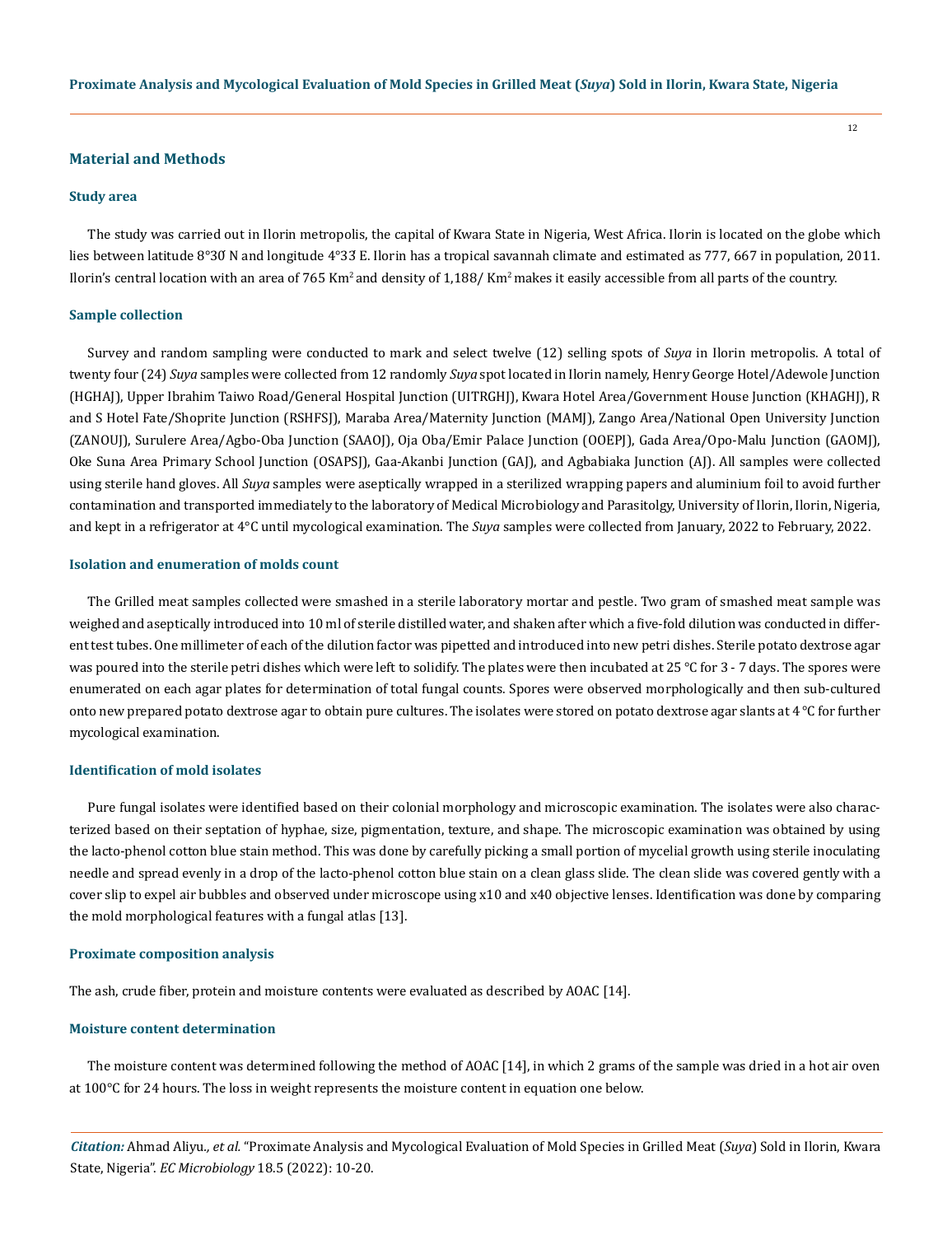% Moisture = 
$$
\frac{W_1 - W_2}{W_1} \times 100
$$
 (1)

Where, W<sub>1</sub> = Initial weight of the sample; W<sub>2</sub> = weight of the dried sample

#### **Ash content determination**

The ash content was evaluated by dry ashing method [14]. This was done by measuring two grams of each of the samples into a porcelain crucible of known weight. The samples were burnt into ash in a muffle furnace at 550°C for 12 hours. It was then transferred to a desiccator where it was allowed to cool. The weight of the ash was finally evaluated after weighing. The percentage ash content is given by equation two below.

$$
\% \text{ Ash} = \frac{W_1 - W_2}{W_1} \times 100 \text{ (2)}
$$

Where,  $W_1$  = Initial weight of the sample;  $W_2$  = weight of the dried sample after ashing.

## **Determination of protein content**

Kjeldahl method was used to determine the crude protein content [14]. Two grams of the samples was introduced into a digestion flask, followed by 25 milliliters of concentrated sulphuric acid, ten grams of sodium sulphate and copper sulphate. The flask was put in the digestion block in a fume cupboard and heated until frothing stops producing a light blue coloration that was clear. The mixture was left to cool after which it was diluted with distilled water until it reached the mark of a 25 milliliters volumetric flask. The mixture 10 milliliters was poured into the distillation apparatus and 10 milliliters of 40% sodium hydroxide solution was added. Ammonia gas was given off after which boric acid 10 milliliters was added to the mixture and observed for color change from green to purple. The percentage protein content was calculated using equation three below.

% Crude protein =  $%$  N 6.25 (3)

The nitrogen content of the sample can be calculated from equation four below.

$$
\% N = \frac{T_v \times N_a \times 0.014 \times V_1}{GV_2} \times 100 \ (4)
$$

Where, T<sub>v</sub> = Titre value of the acid (cm3); N<sub>a</sub> = Concentration normality of the acid; V<sub>1</sub> = Volume of distilled water used for distilling the digest;  $V<sub>2</sub>$  = Volume of aliquot used for distillation.

#### **Crude fiber determination**

The crude fiber was evaluated by using the method of AOAC [14]. Five grams of the *Suya* sample was defatted with petroleum ether using Soxhlet extractor. The defatted sample was boiled in  $150$  milliliters of  $1.25\%$  H $_2$ SO $_4$  solution for 30 minutes under reflux. The process was repeated three times under the same conditions. The sample was transferred to a crucible and dried using acetone. The sample in the crucible was incubated at 550℃ for 3 hours to burn off the carbonaceous content thus leaving ash as crude fiber in the crucible. The percentage crude fiber was determined using equation five below.

% Crude fiber = 
$$
\frac{W_1 - W_2}{W} \times 100
$$
 (5)

Where, W = Weight of the sample; W<sub>1</sub> = Weight of sample; and crucible before ashing; W<sub>2</sub> = Weight of crucible and ash.

*Citation:* Ahmad Aliyu*., et al.* "Proximate Analysis and Mycological Evaluation of Mold Species in Grilled Meat (*Suya*) Sold in Ilorin, Kwara State, Nigeria". *EC Microbiology* 18.5 (2022): 10-20.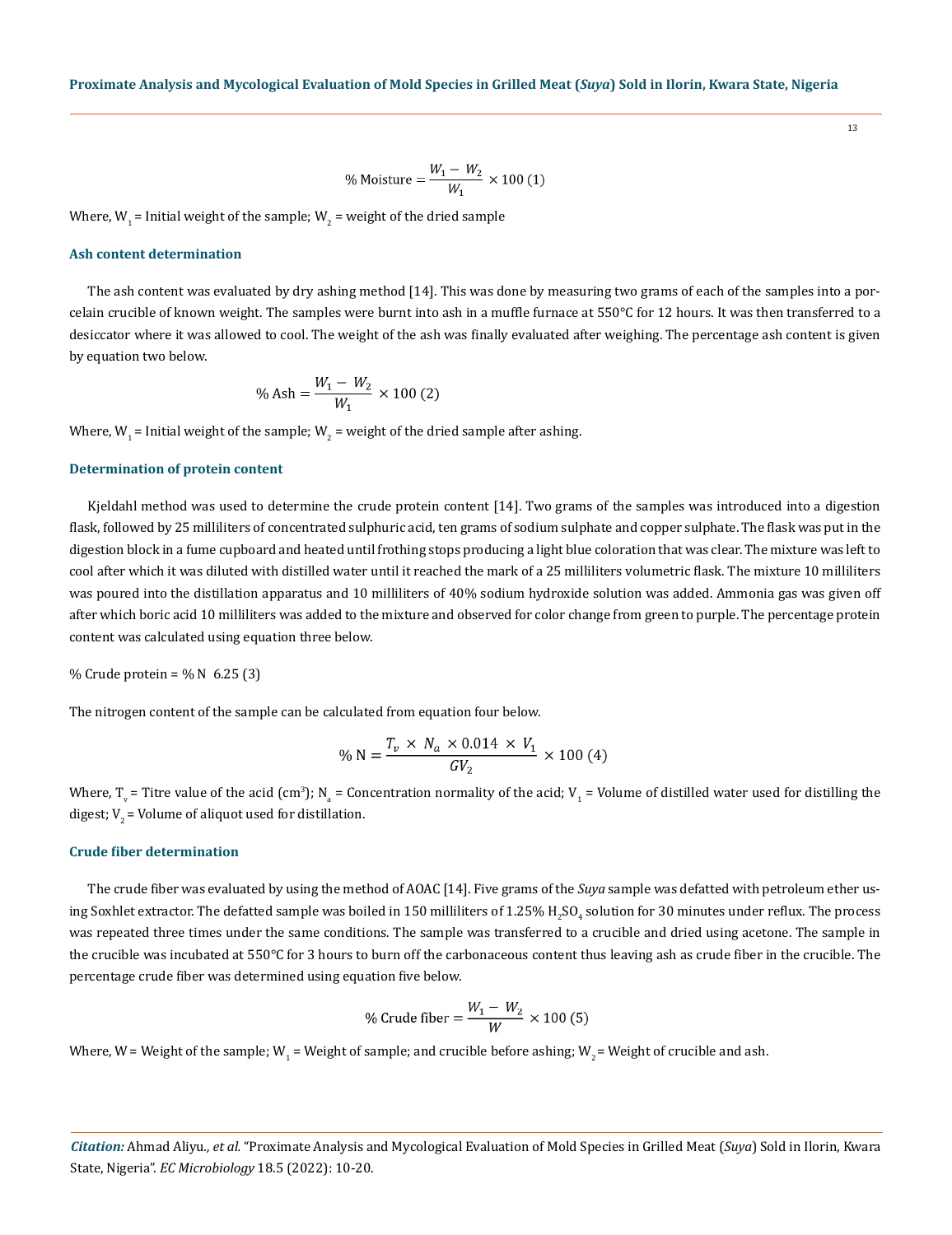#### **Statistical analysis**

Data obtained from mold species isolated and proximate evaluation of grilled meat from different *Suya* spots in this study were analyzed using descriptive statistics.

## **Results and Discussion**

#### **Results**

Table 1 shows the total number of spores counted on each plate after 4 - 10 days of incubation range from 6.0  $10^4$  - 2.0  $10^5$  Sfu/ml from different *Suya* spots in Ilorin, Kwara State, Nigeria. Samples from Zango Area/National Open University Junction (ZANOUJ) and Oke Suna Area Primary School Junction (OSAPSJ) had the highest total spores counted of 2.0  $\,10^{\circ}$  while the least total spores counted 6.0  $\,10^{\circ}$ were observed for the samples collected from R and S Hotel Fate/Shoprite Junction (RSHFSJ).

| S/N          | <b>Locations</b>                          | <b>Samples</b> | No.            | <b>Dilution</b> | No. of | <b>Total spores</b>   |  |
|--------------|-------------------------------------------|----------------|----------------|-----------------|--------|-----------------------|--|
|              |                                           |                | <b>Samples</b> | factor          | spores | count (Sfu/ml)        |  |
| $\mathbf{1}$ | Henry George Hotel/Adewole Junction       | Suya           | 2              | 10 <sup>4</sup> | 8      | 8.0 X 10 <sup>4</sup> |  |
|              | (HGHAJ)                                   |                |                |                 |        |                       |  |
| 2            | Upper Ibrahim Taiwo Road/General Hospital | Suya           | $\overline{2}$ | 10 <sup>5</sup> | 17     | 1.7 X 10 <sup>5</sup> |  |
|              | Junction (UITRGHJ)                        |                |                |                 |        |                       |  |
| 3            | Kwara Hotel Area/Government House Junc-   | Suya           | 2              | 10 <sup>5</sup> | 14     | 1.4 X 10 <sup>5</sup> |  |
|              | tion (KHAGHJ)                             |                |                |                 |        |                       |  |
| 4            | R and S Hotel Fate/Shoprite Junction      | Suya           | $\overline{2}$ | 10 <sup>4</sup> | 6      | 6.0 X 10 <sup>4</sup> |  |
|              | (RSHFSJ)                                  |                |                |                 |        |                       |  |
| 5            | Maraba Area/Maternity Junction (MAMJ)     | Suya           | $\overline{2}$ | 10 <sup>4</sup> | 8      | 8.0 X 10 <sup>4</sup> |  |
| 6            | Zango Area/National Open University       | Suya           | 2              | $10^{5}$        | 20     | 2.0 X 10 <sup>5</sup> |  |
|              | Junction (ZANOUJ)                         |                |                |                 |        |                       |  |
| 7            | Surulere Area/Agbo-Oba Junction (SAAOJ)   | Suya           | 2              | $10^{5}$        | 11     | 1.1 X 10 <sup>5</sup> |  |
| 8            | Oja Oba/Emir Palace Junction (OOEPJ)      | Suya           | $\overline{2}$ | 10 <sup>5</sup> | 12     | 1.2 X 10 <sup>5</sup> |  |
| 9            | Gada Area/Opo-Malu Junction (GAOMJ)       | Suya           | $\overline{2}$ | 10 <sup>4</sup> | 7      | 7.0 X 10 <sup>4</sup> |  |
| 10           | Oke Suna Area Primary School Junction     | Suya           | 2              | 10 <sup>5</sup> | 20     | 2.0 X 10 <sup>5</sup> |  |
|              | (OSAPS)                                   |                |                |                 |        |                       |  |
| 11           | Gaa-Akanbi Junction (GAJ)                 | Suya           | $\overline{c}$ | 10 <sup>4</sup> | 9      | 9.0 X 10 <sup>4</sup> |  |
| 12           | Agbabiaka Junction (AJ)                   | Suya           | $\overline{c}$ | 10 <sup>5</sup> | 12     | 1.2 X 10 <sup>5</sup> |  |

*Table 1: Total molds viable count of Suya sold at different locations in Ilorin Metropolis.*

A total of 622 species of fungi were isolated from all the *Suya* samples collected. These include *Sporotricus* species, *Aspergillus* species, *Alternaria* species, *Fusarium* species, *Absidium* species, *Penicillium* species, *Thamnidium* species, *Rhizopus* species, *Mucor* species, *Cladosporium* species and *Geotrichum* species. *Rhizopus* species was the most prevalent fungus isolated from the samples exhibiting the highest occurrence of 11.4% while *Cladosporium* species were the least isolates with the percentage occurrence of 6.1% as shown in table 2 and figure 2.

*Citation:* Ahmad Aliyu*., et al.* "Proximate Analysis and Mycological Evaluation of Mold Species in Grilled Meat (*Suya*) Sold in Ilorin, Kwara State, Nigeria". *EC Microbiology* 18.5 (2022): 10-20.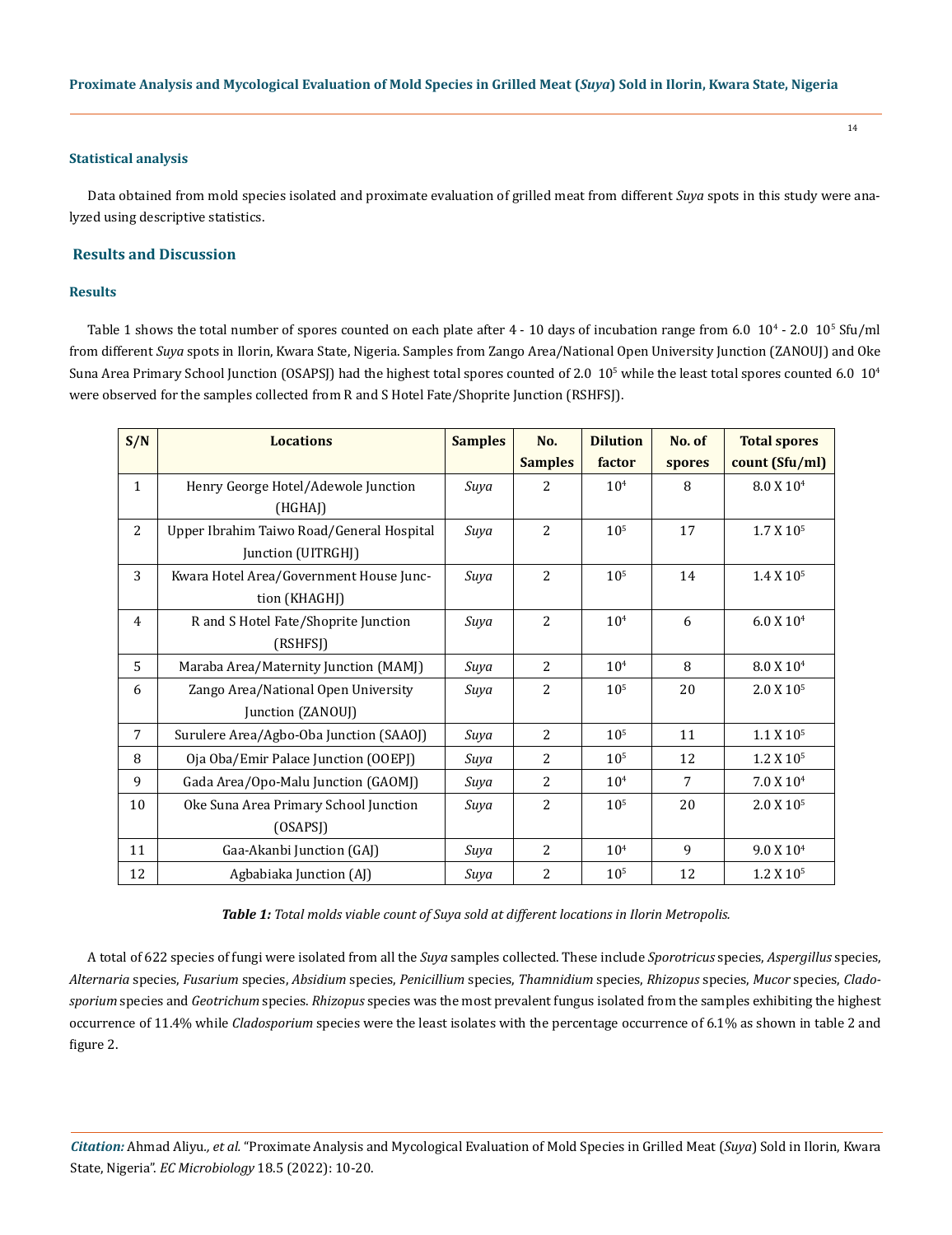| S/N          | <b>Isolates</b>         | <b>Frequency</b> | % Frequency |  |  |
|--------------|-------------------------|------------------|-------------|--|--|
| 1            | Sprotricus species      | 59               | 9.5         |  |  |
| $\mathbf{2}$ | Aspergillus species     | 52               | 8.4         |  |  |
| 3            | Alternaria species      | 66               | 10.6        |  |  |
| 4            | <b>Fusarium</b> species | 51               | 8.2         |  |  |
| 5            | Absidium species        | 52               | 8.4         |  |  |
| 6            | Penicillium species     | 64               | 10.3        |  |  |
| 7            | Thamnidium species      | 58               | 9.3         |  |  |
| 8            | Rhizopus species        | 71               | 11.4        |  |  |
| 9            | Mucor species           | 57               | 9.1         |  |  |
| 10           | Cladosporium species    | 38               | 6.1         |  |  |
| 11           | Geotricum species       | 54               | 8.7         |  |  |
|              | Total                   | 622              | 100         |  |  |

*Table 2: Frequency of mold isolates from different locations in Ilorin Metropolis.*



*Figure 2: Frequency distribution of mold species from all sample locations in Ilorin metropolis.*

Similarly, eleven (11) mold species were recorded in all Suya samples as *Sporotricus* species, *Aspergillus* species, *Alternaria* species, *Fusarium* species, *Absidium* species, *Penicillium* species, *Thamnidium* species, *Rhizopus* species, *Mucor* species, *Cladosporium* species and *Geotrichum* species as presented in table 3. Based on the locations of samples centers Gaa-Akanbi Junction (GAJ) 13.8% had the highest mold count, followed by Agbabiaka Junction (AJ) 11.3%, Gada Area/Opo-Malu Junction (GAOMJ) 10.9%, Maraba Area/Maternity Junction (MAMJ) 8.7%, Zango Area/National Open University Junction (ZANOUJ) 8.5%, Oja Oba/Emir Palace Junction (OOEPJ) 8.5%, Oke Suna

*Citation:* Ahmad Aliyu*., et al.* "Proximate Analysis and Mycological Evaluation of Mold Species in Grilled Meat (*Suya*) Sold in Ilorin, Kwara State, Nigeria". *EC Microbiology* 18.5 (2022): 10-20.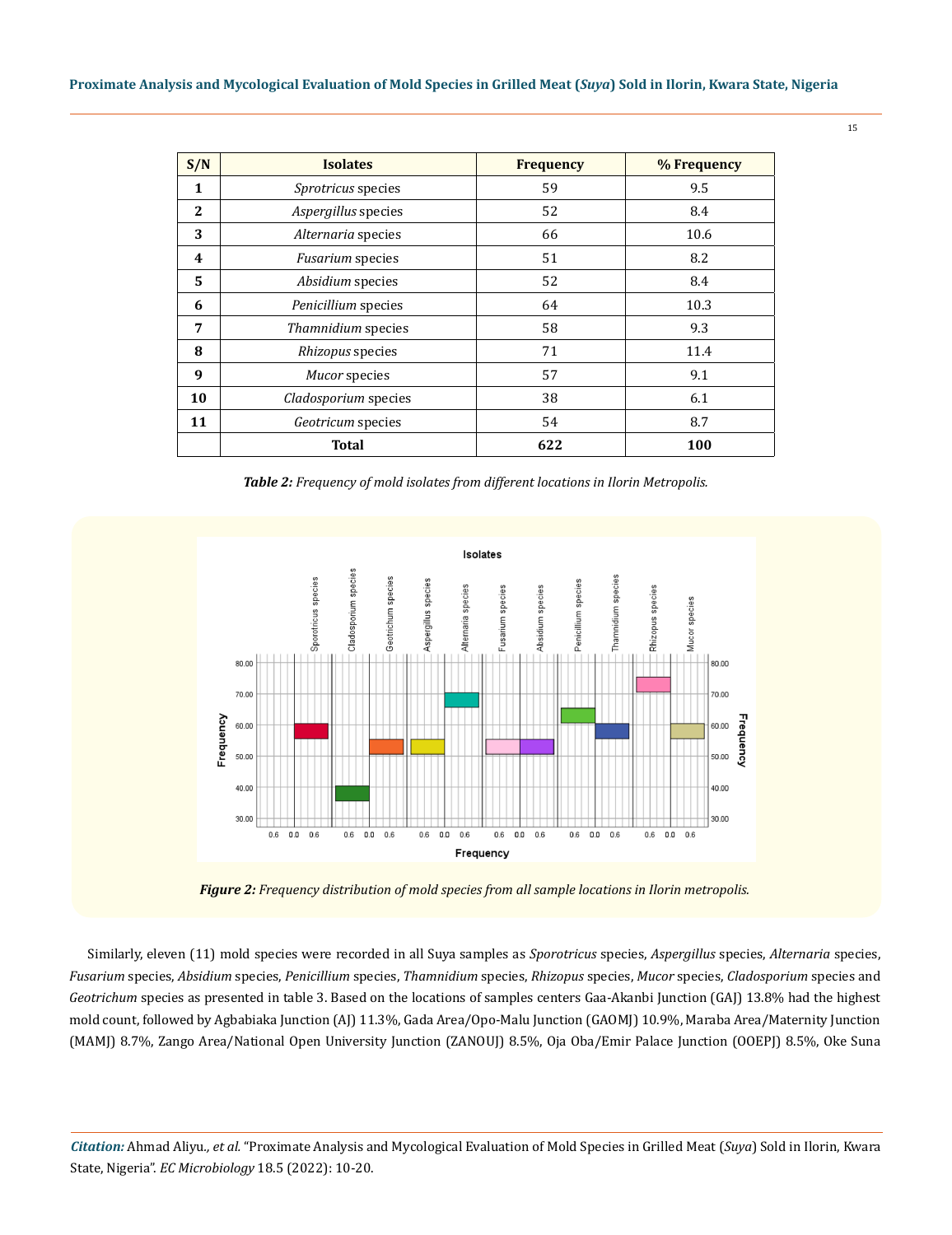16

Area Primary School Junction (OSAPSJ) 8.5%, R S Hotel Fate/Shoprite Junction (RSHFSJ) 7.2%, Kwara Hotel Area/Government House Junction (KHAGHJ) 7.1%, Henry George Hotel/Adewole Junction (HGHAJ) 5.8%, Upper Ibrahim Taiwo Road/General Hospital Junction (UITRGHJ) 5.2%, and Surulere Area/Agbo-Oba Junction (SAAOJ) 4.5% which had the lowest molds incidents as showed in table 3.

| <b>Isolates</b>         | <b>HGHAJ</b> | <b>UITRGHI</b> | <b>KHAGHJ</b>  | <b>RSHFSI</b>  | <b>MAMJ</b>    | <b>ZANOUI</b> | <b>SAAOJ</b> | <b>OOEPI</b> | <b>GAOMI</b>   | <b>OSAPSI</b> | GAI  | <b>AJ</b> |
|-------------------------|--------------|----------------|----------------|----------------|----------------|---------------|--------------|--------------|----------------|---------------|------|-----------|
| Sprotricus species      | 1            | 1              | 3              | 1              | 4              | 9             | 1            | 5            | 9              | 2             | 11   | 12        |
| Aspergillus species     | 8            | 1              | 11             | 3              | 2              | 6             | 3            | 3            | 8              | 5             | 2    | $\Omega$  |
| Alternaria species      | $\mathbf{1}$ | 2              | 2              | 12             | 8              | 6             | 2            | 1            | 11             | 4             | 9    | 8         |
| <i>Fusarium</i> species | 2            | 4              | $\mathbf{1}$   | 2              | 3              | 6             | $\theta$     | 7            | 12             | 5             | 3    | 6         |
| Absidium species        | 4            | 1              | $\Omega$       | $\mathbf{1}$   | 6              | $\Omega$      | 4            | 5            | 11             | 3             | 9    | 8         |
| Penicillium species     | 3            | $\theta$       | 7              | 7              | 4              | 8             | $\theta$     | 4            | 4              | 6             | 12   | 9         |
| Thamnidium species      | $\Omega$     | 4              | 5              | $\overline{2}$ | 9              | 9             | 6            | $\Omega$     | 4              | 7             | 12   | $\Omega$  |
| Rhizopus species        | 9            | 11             | 3              | 9              | 3              | 4             | 7            | 4            | 2              | 3             | 5    | 11        |
| Mucor species           | 3            | 3              | 7              | 3              | 3              | $\theta$      | 2            | 12           | 3              | 6             | 6    | 9         |
| Cladosporium species    | $\mathbf{1}$ | 1              | 3              | $\mathbf{1}$   | $\overline{5}$ | 4             | 2            | 3            | $\overline{2}$ | 8             | 8    | $\Omega$  |
| Geotricum species       | 4            | 4              | $\overline{2}$ | 4              | 7              | $\mathbf{1}$  | $\mathbf{1}$ | 9            | $\overline{2}$ | 4             | 9    | 7         |
| <b>Total</b>            | 36           | 32             | 44             | 45             | 54             | 53            | 28           | 53           | 68             | 53            | 86   | 70        |
| Percentage (%)          | 5.8          | 5.2            | 7.1            | 7.2            | 8.7            | 8.5           | 4.5          | 8.5          | 10.9           | 8.5           | 13.8 | 11.3      |

*Table 3: Number and percentage distribution of mold isolated from Suya based on sample locations.* 

## **Sample spots**

The proximate analysis revealed the percentage of ash, moisture, crude protein, fat, crude fiber and carbohydrate content in table 4. The ash and moisture were high compared with other proximate profiles.

| S/N          | <b>Locations</b>                                | Ash   | <b>Moisture</b> | <b>Crude Pro-</b> | Fat $(\%)$ | Crude        | Carbohydrate |
|--------------|-------------------------------------------------|-------|-----------------|-------------------|------------|--------------|--------------|
|              |                                                 | (%)   | (%)             | tein $(\%)$       |            | Fibre $(\%)$ | (%)          |
| $\mathbf{1}$ | Henry George Hotel/Adewole Junction (HGHAJ)     | 48.00 | 40.22           | 12.11             | 6.06       | 0.99         | 1.20         |
| 2            | Upper Ibrahim Taiwo Road/General Hospital Junc- | 35.00 | 28.31           | 16.34             | 5.76       | 3.11         | 1.11         |
|              | tion (UITRGHI)                                  |       |                 |                   |            |              |              |
| 3            | Kwara Hotel Area/Government House Junction      | 24.00 | 43.00           | 10.77             | 5.77       | 7.32         | 2.45         |
|              | (KHAGHI)                                        |       |                 |                   |            |              |              |
| 4            | R and S Hotel Fate/Shoprite Junction (RSHFSJ)   | 24.00 | 34.98           | 9.99              | 6.81       | 8.22         | 1.98         |
| 5.           | Maraba Area/Maternity Junction (MAMJ)           | 31.00 | 43.76           | 8.21              | 7.21       | 1.32         | 2.00         |
| 6            | Zango Area/National Open University Junction    | 29.00 | 43.19           | 12.72             | 5.25       | 3.25         | 2.18         |
|              | (ZANOUI)                                        |       |                 |                   |            |              |              |
| 7            | Surulere Area/Agbo-Oba Junction (SAAOJ)         | 33.00 | 42.07           | 16.88             | 5.22       | 2.11         | 2.11         |
| 8            | Oja Oba/Emir Palace Junction (OOEPJ)            | 31.00 | 34.65           | 14.23             | 7.11       | 3.33         | 1.05         |
| 9            | Gada Area/Opo-Malu Junction (GAOMJ)             | 48.00 | 34.33           | 13.99             | 5.88       | 4.29         | 1.33         |
| 10           | Oke Suna Area Primary School Junction (OSAPSJ)  | 44.00 | 45.19           | 12.22             | 8.75       | 0.11         | 2.21         |
| 11           | Gaa-Akanbi Junction (GAJ)                       | 46.00 | 47.76           | 8.80              | 8.71       | 13.58        | 2.74         |
| 12           | Agbabiaka Junction (AJ)                         | 48.00 | 40.44           | 10.11             | 8.11       | 3.75         | 1.05         |

*Table 4: Proximate mean values of Suya samples from different locations in Ilorin Metropolis.* 

*Citation:* Ahmad Aliyu*., et al.* "Proximate Analysis and Mycological Evaluation of Mold Species in Grilled Meat (*Suya*) Sold in Ilorin, Kwara State, Nigeria". *EC Microbiology* 18.5 (2022): 10-20.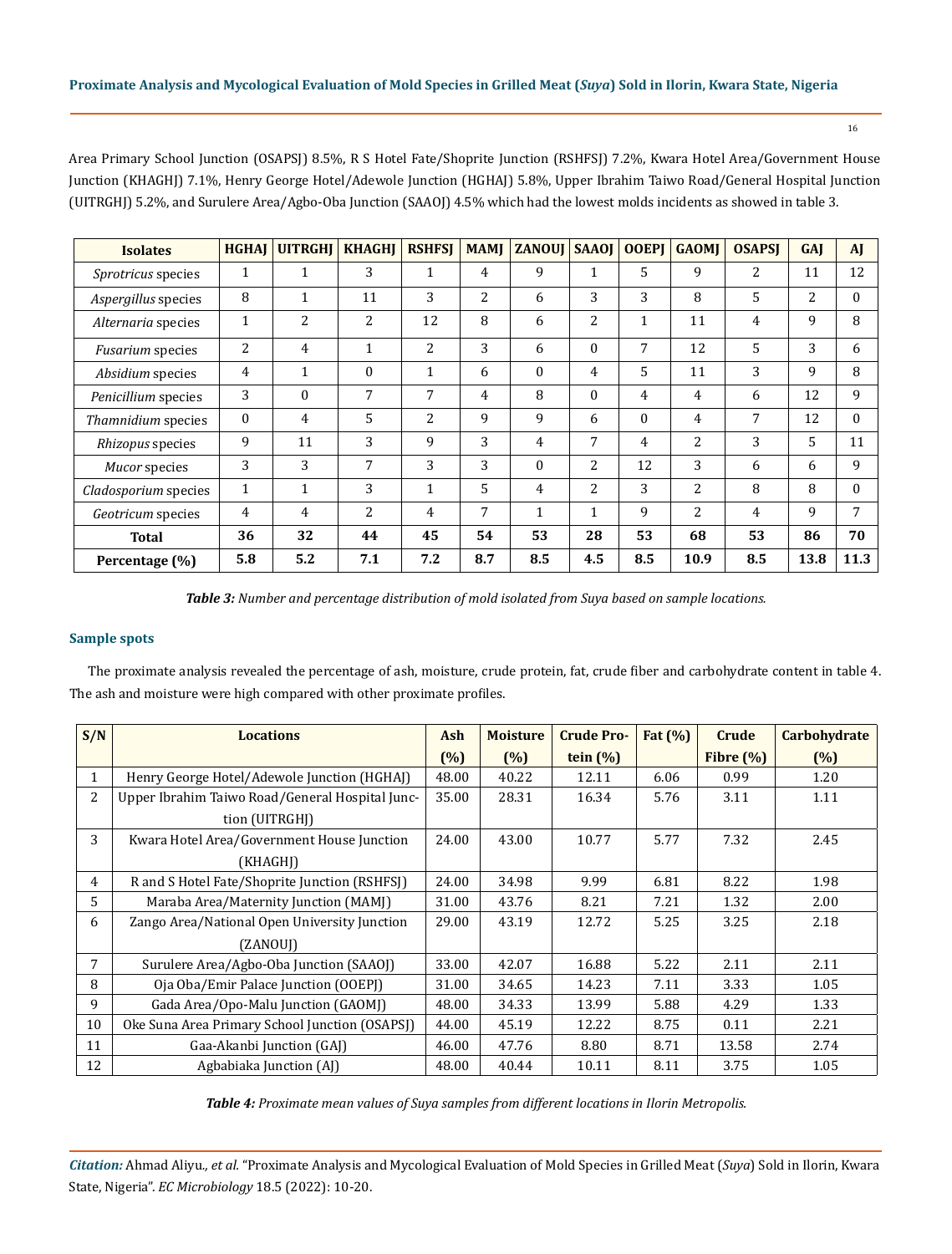#### **Discussion**

The result of mold species count in this study revealed that the processing stages of grilled meat (*Suya*) was found to be unhygienic and contaminated with numerous species of molds. The species of molds identified in this study include *Sporotricus* species, *Aspergillus* species, *Alternaria* species, *Fusarium* species, *Absidium* species, *Penicillium* species, *Thamnidium* species, *Rhizopus* species, *Mucor* species, *Cladosporium* species and *Geotrichum* species. This is consistent with the findings of Mohammed., *et al*. [15] who isolated mold species such as *Mucor* species, *Penicillium* species, *Aspergillus* species, *Fusarium* species, and *Rhizopus* species from *Suya* sold in Minna metropolis, Niger State, Nigeria. Hassan., *et al*. [2014] reported the presence of mold species in barbecue meat such as *Aspergillus* species, *Mucor* species, *Penicillium* species, *Trichoderma* species and *Rhizopus* species. Apparently, molds are found to be predominantly present in the processing stages of *Suya* in combination with tasty spices, groundnut cake, onions, carrots, cabbage and other ingredients added which were openly display to insects, flies, dust and contaminated air thereby encouraging molds to thrive. This agrees with the findings of Hungaro., *et al*. [17], that, meat as perishable foods favors mold species to thrive because of its high water activity and concentrations of nutrients. This study agrees with the research conducted by Keta., *et al*. [18], who isolated related mold species in his study. The *Suya* samples from Zango Area/National Open University Junction (ZANOUJ) and Oke Suna Area Primary School Junction (OSAPSJ) had the highest total spores count of 2.0  $10^5$  while the least total spores count 6.0  $10^4$  were observed for the samples collected from R and S Hotel Fate/Shoprite Junction (RSHFSJ) in spore forming unit per milliliter (Sfu/ml). Its total spore count ranged from 2.0  $10^5 \cdot 6.0 \cdot 10^4$  Sfu/ml (Table 1). This agrees with the findings of Albert., *et al*. [1], who also reported high range of fungi in a study conducted in Kabuga, Kano State, Nigeria. However, this study agreed with Boziaris and Parlapani [19], that, meat spoilage is due to the specific spoilage organisms dominant form metabolites and alter the organoleptic features of raw meat and its products, making it detrimental to consumers health. The present of mold isolates in *Suya* might be essential to economic profit losses for both retailers and producers. The presence of *Mucor* species in *Suya* could be as a result of contamination with utensils use, unwashed hands, packaging wrappers, spicy use, and direct touching of *Suya* with hands in the packaging process. This agrees with the study conducted by Umoh [20], that, contamination of meat by *Mucor* species could be from contaminated packaging wrappers, spices and other ingredients before serving the customers. *Alternaria* species isolated from *Suya* in this study could be found during the air circulation or dust because *Alternaria* species are airborne fungi. Weinhold [21] revealed in his study that *Alternaria* species are ubiquitous mold that can be found everywhere. *Suya* is commonly display in an open place for consumers to see and patronize their product. *Penicillium* species isolated from *Suya* might be from the dust or air circulation during processing. This study agreed with the finding of Pairs [22], who revealed that *Penicillium* species are present in the dust and air of indoor building. *Penicillium* is able to syntheses the Mycotoxin to assess the risk factors due to Cyclopiazonic acid on meat and meat products. The *Cladosporium* species isolated from *Suya* may be due to unhygienic method of processing, handling, transportation and sales. This study agreed with the finding of Pairs [22], who revealed that *Cladosprium* species are usually found in contaminated materials with soil or plant. *Cladosporium* species are not human pathogen except in some cases of immune system disorder. *Aspergillus* species have potential ability to produce mycotoxins (aflatoxins) which are toxic to human health thus their prevalent in *Suya* are hazardous. According to this study of proximate analysis recorded in table 4, the highest mean values of ash, were found to be 48.00% in Henry George Hotel/Adewole Junction (HGHAJ), Gada Area/Opo-Malu Junction (GAOMJ), and Agbabiaka Junction (AJ) respectively. The highest mean values of moisture content was found to be 47.76% in Gaa-Akanbi Junction (GAJ), crude protein was found to be 16.88% in Surulere Area/Agbo-Oba Junction (SAAOJ), fat was found to be 8.75% in Oke Suna Area Primary School Junction (OSAPSJ), crude fibre was found to be 13.58% in Gaa-Akanbi Junction (GAJ), and carbohydrate was found to be 2.74% in Gaa-Akanbi Junction (GAJ). The high mold species counts as observed in this study could be as a result of high protein contents (12.72% and 12.22%) and high moisture contents (43.19% and 45.19%) in *Suya* samples collected from Zango Area/National Open University Junction (ZANOUJ) and Oke Suna Area Primary School Junction (OSAPSJ). The mean values obtained in this study for moisture content (28.31 - 47.76%) was within the mean value (24.64 - 40.57%) obtained by Albert., *et al*. [1]. Emaka-Ike *et al*. [23], reported the high moisture content of meat and that can facilitate high prevalent of mold species in *Suya.*

*Citation:* Ahmad Aliyu*., et al.* "Proximate Analysis and Mycological Evaluation of Mold Species in Grilled Meat (*Suya*) Sold in Ilorin, Kwara State, Nigeria". *EC Microbiology* 18.5 (2022): 10-20.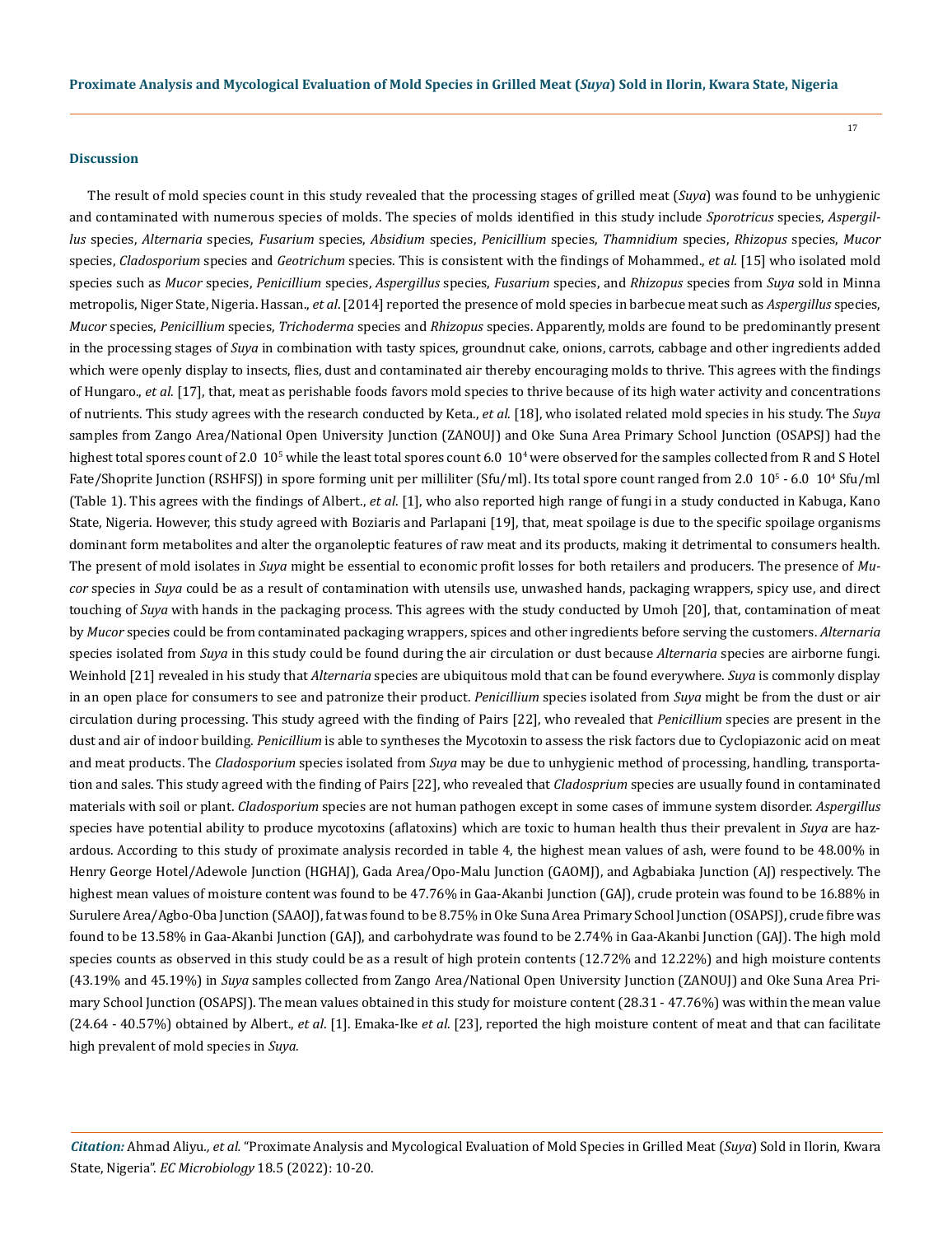## **Conclusion**

The results of this study showed that all *Suya* samples collected from different spots were contaminated with molds species such as *Sporotricus* species, *Aspergillus* species, *Alternaria* species, *Fusarium* species, *Absidium* species, *Penicillium* species, *Thamnidium* species, *Rhizopus* species, *Mucor* species, *Cladosporium* species and *Geotrichum* species that could be detrimental to consumer's health and causes food borne diseases. These molds species found in Gaa-Akanbi Junction (GAJ) and Agbabiaka Junction (AJ) could results into serious health issues such as gastro-intestinal disorders, urinary tract infections, diarrhea, genital infection and other diseases when concomitantly eating *Suya* in those spots. *Suya* as a protein, is needed for body building and repair of worn out tissue in human. The mold species isolated from all *Suya* spots showed that the vendors have inadequate knowledge on standard preparation and preservation techniques which has been practice for many years ago. Poor personal, handling and processing hygiene practices displayed by the vendors could cause severe health risk such as food poisoning. The presence and proportion of mold species in grilled meat in this study is an indication of serious food borne diseases to consumer's health in the study area, Ilorin Metropolis.

## **Recommendations**

- 1. Proper and hygienic method of transportation, handling and storage of meat and its products should be taken into consideration in Ilorin metropolis.
- 2. The grilled meat should be kept close to the fire frequently in order to inhibit fungal growth in all explored spots.
- 3. Quality control unit should be established in meat processing areas and *Suya* spots so that to reduce mold species contamination, food poisoning and spoilage of meat products in Ilorin metropolis.
- 4. All equipment used in the processing of *Suya* should be properly washed using clean water or to be sterilize especially in Ga-Akanbi and Agbabiaka *Suya* spots junction.
- 5. Hygienic slaughter of animals, portable and safe drinking water, frequent meat inspection, proper storage of meat and meat products, proper meat transportation and animal husbandry should all be employed to reduce fungal contamination in Ilorin Metropolis.
- 6. Educating vendors and consumers on good sanitary practices on *Suya* processing display and the possible danger of fungal contamination should be considered in all *Suya* spots junction.
- 7. Mold species contaminations could be reduced via the awareness of Hazard Analysis Critical Control Points (HACCPs) system in the processing *Suya* spots in Ilorin metropolis.

## **Conflicts of Interest**

The authors declare no conflict of interest.

## **Bibliography**

- 1. Albert OF., *et al*[. "Proximate analysis and mycological assessment of Suya sold in Kabuga, Kano State, Nigeria".](https://www.ejmanager.com/mnstemps/14/14-1615018901.pdf?t=1649651482) *Equity Journal of Science and Technology* [8.1 \(2021\): 50-54.](https://www.ejmanager.com/mnstemps/14/14-1615018901.pdf?t=1649651482)
- 2. Ifeadike CO., *et al*[. "Assessment of the Food Hygiene Practices of Food Handlers in the Federal Capital Territory of Nigeria".](https://www.researchgate.net/publication/277940362_Assessment_of_the_food_hygiene_practices_of_food_handlers_in_the_Federal_Capital_Territory_of_Nigeria) *Tropical [Journal of Medical Research](https://www.researchgate.net/publication/277940362_Assessment_of_the_food_hygiene_practices_of_food_handlers_in_the_Federal_Capital_Territory_of_Nigeria)* 17.1 (2014): 10-15.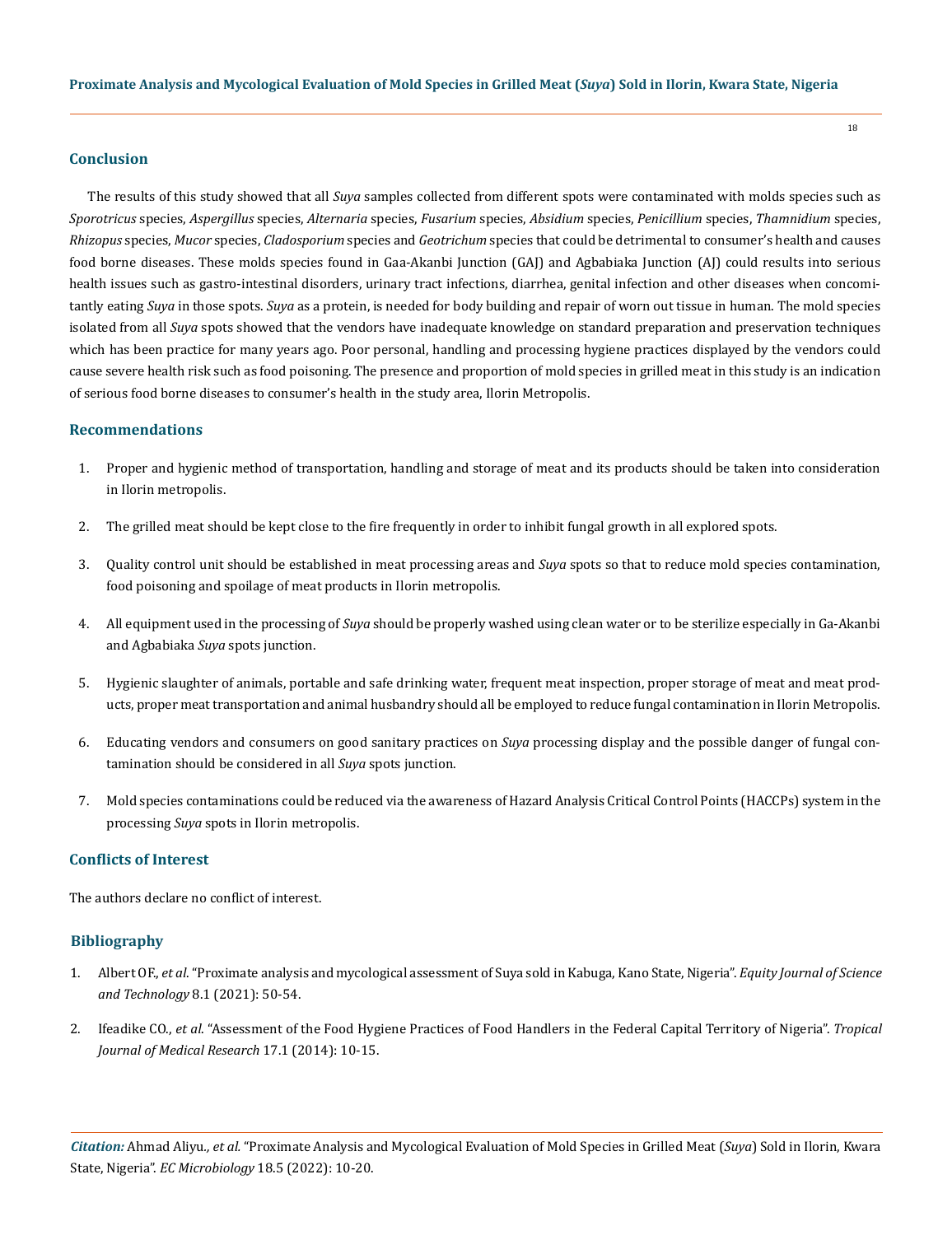- 3. Inyang CU., *et al*[. "Bacteriological quality of a smoked meat product \(suya\)".](https://www.ajol.info/index.php/nifoj/article/view/33622) *Nigerian Food Journal* 23 (2005): 239-242.
- 4. Mubarak A., *et al*[. "Characterization and identification of mold species in raw and dried meat sold in Kebbi State, Nigeria".](https://www.researchgate.net/publication/354283042_CHARACTERIZATION_AND_IDENTIFICATION_OF_MOLD_SPECIES_IN_RAW_AND_DRIED_MEAT_SOLD_IN_KEBBI_STATE_NIGERIA) *Nigerian [Journal of Mycology](https://www.researchgate.net/publication/354283042_CHARACTERIZATION_AND_IDENTIFICATION_OF_MOLD_SPECIES_IN_RAW_AND_DRIED_MEAT_SOLD_IN_KEBBI_STATE_NIGERIA)* 12.1 (2020): 73-82.
- 5. [Olusola FP and Omojola AB. "Relevance of dried meat product \(Kundi\), an intermediate moisture meat \(IMM\), for food security".](https://www.tropentag.de/2010/abstracts/posters/188.pdf)  [\(2010\).](https://www.tropentag.de/2010/abstracts/posters/188.pdf)
- 6. Omojola AB., *et al*[. "Evaluation of effects of variation in ingredient composition on the eating qualities of suya".](https://www.ajol.info/index.php/ajlex/article/view/142) *African Journal of [livestock Extension](https://www.ajol.info/index.php/ajlex/article/view/142)* 3 (2014): 1596-4019.
- 7. Odusote KA and Akinyanju OO. "Red suya syndrome-acute intravascular Administration and Control". *Consumer Safety Bull* 2.2 (2003): 20-24.
- 8. Hassan IA., *et al*[. "Microbial Quality of Ready to Eat Barbecue Meat \(Suya\) sold on the streets of Lagos State".](http://www.ijapbc.com/files/03-12-14/23-3307.pdf) *International Journal of [Advances in Pharmacy, Biology and Chemistry](http://www.ijapbc.com/files/03-12-14/23-3307.pdf)* 3.4 (2014): 973.
- 9. Edema MO., *et al*[. "Evaluation of Microbial Hazards associated with the processing of Suya \(a grilled meat product\)".](https://www.researchgate.net/publication/228375007_Evaluation_of_microbial_hazards_associated_with_the_processing_of_Suya_a_grilled_meat_product) *Scientific Research and Essays* [3.12 \(2008\): 621-626.](https://www.researchgate.net/publication/228375007_Evaluation_of_microbial_hazards_associated_with_the_processing_of_Suya_a_grilled_meat_product)
- 10. Jonathan SG., *et al*[. "Nutritional compositions, fungi and aflatoxins detection in stored gbodo 'fermented \(Dioscorea rotundata\) and](https://academicjournals.org/article/article1379513954_Jonathan%20et%20al.pdf)  [eluboogede'fermented \(Musaparas idiaca\) from south western Nigeria".](https://academicjournals.org/article/article1379513954_Jonathan%20et%20al.pdf) *African Journal of Food Science* 5.2 (2011): 105-110.
- 11. Fonkem DN., *et al*[. "Effects of Season on the Microbiological Quality of Kilishi, a Traditional Cameroonian Dried Beef Product".](https://www.cabdirect.org/cabdirect/abstract/20103259875) *African [Journal of Food, Agriculture, Nutritional and Development](https://www.cabdirect.org/cabdirect/abstract/20103259875)* 11.2 (2011): 4718-4738.
- 12. Ingram J. "Meat Contamination, Food and Beverages". *Roving Insight Journal* 6.28 (2011): 82-83.
- 13. Watanabe T. "Pictorial Atlas for Identification of Soil and Seed Fungi. Morphologies of Cultured Fungi and Key to Species". 2nd edition London: CRC press (2017).
- 14. AOAC. "Official Methods of Analysis of Association of Official Analytical Chemists". 18th edition Washington DC (2010).
- 15. Mohammed SSD., *et al*[. "Mycological assessment of Suya sold in some parts of Minna, Niger State".](https://www.google.com/url?sa=t&rct=j&q=&esrc=s&source=web&cd=&cad=rja&uact=8&ved=2ahUKEwj26b2jmYv3AhWP3jgGHSvrCEYQFnoECAUQAQ&url=https%3A%2F%2Fwww.ajol.info%2Findex.php%2Fnjb%2Farticle%2Fview%2F155264%2F144879&usg=AOvVaw1cfTXEzWqIS-TkpOmUeyPC) *Nigerian Journal of Biotechnology* [32 \(2017\): 33-40.](https://www.google.com/url?sa=t&rct=j&q=&esrc=s&source=web&cd=&cad=rja&uact=8&ved=2ahUKEwj26b2jmYv3AhWP3jgGHSvrCEYQFnoECAUQAQ&url=https%3A%2F%2Fwww.ajol.info%2Findex.php%2Fnjb%2Farticle%2Fview%2F155264%2F144879&usg=AOvVaw1cfTXEzWqIS-TkpOmUeyPC)
- 16. Hassan IA., *et al*[. "Microbial Quality of Ready to Eat Barbecue Meat \(Suya\) sold on the Streets of Lagos State".](http://www.ijapbc.com/files/03-12-14/23-3307.pdf) *International Journal of [Advances in Pharmacy, Biology and Chemistry](http://www.ijapbc.com/files/03-12-14/23-3307.pdf)* 3.4 (2014): 973.
- 17. Hungaro HM., *et al*[. "Blown pack spoilage in vacuum-packaged meat: A review on clostridia as causative agents, sources, detection](https://www.sciencedirect.com/science/article/abs/pii/S092422441530203X)  [methods, contributing factors and mitigation strategies".](https://www.sciencedirect.com/science/article/abs/pii/S092422441530203X) *Trends in Food Science and Technology* 52 (2016): 123-138.
- 18. Keta JN., *et al*[. "Characterization of Molds Association with Dry Meat \(Kilishi\) Sold in Kebbi State, Nigeria".](https://www.researchgate.net/publication/348266934_Characterization_of_Molds_Associated_with_Dry_Meat_Kilishi_Sold_in_Kebbi_State_Nigeria_An_official_publication_of_Faculty_of_Life_Sciences_KSUSTA_JIRLS_Journal_of_Innovative_Research_in_Life_Sciences) *Journal of Innovative Re[search in Life Sciences](https://www.researchgate.net/publication/348266934_Characterization_of_Molds_Associated_with_Dry_Meat_Kilishi_Sold_in_Kebbi_State_Nigeria_An_official_publication_of_Faculty_of_Life_Sciences_KSUSTA_JIRLS_Journal_of_Innovative_Research_in_Life_Sciences)* 1.2 (2019): 28-32.
- 19. Boziaris IS and Parlapani FF. "Specific Spoilage Organisms (SSOs) in fish". Bevilacqua, M. R. Corbo, and M. Sinigaglia (Editions.), The microbiological quality of food (2017) 61-98.
- 20. Umoh JU. "International Conference on Food and Security". *Conference Centre Ibadan, Nigeria* (2001): 109-115.

*Citation:* Ahmad Aliyu*., et al.* "Proximate Analysis and Mycological Evaluation of Mold Species in Grilled Meat (*Suya*) Sold in Ilorin, Kwara State, Nigeria". *EC Microbiology* 18.5 (2022): 10-20.